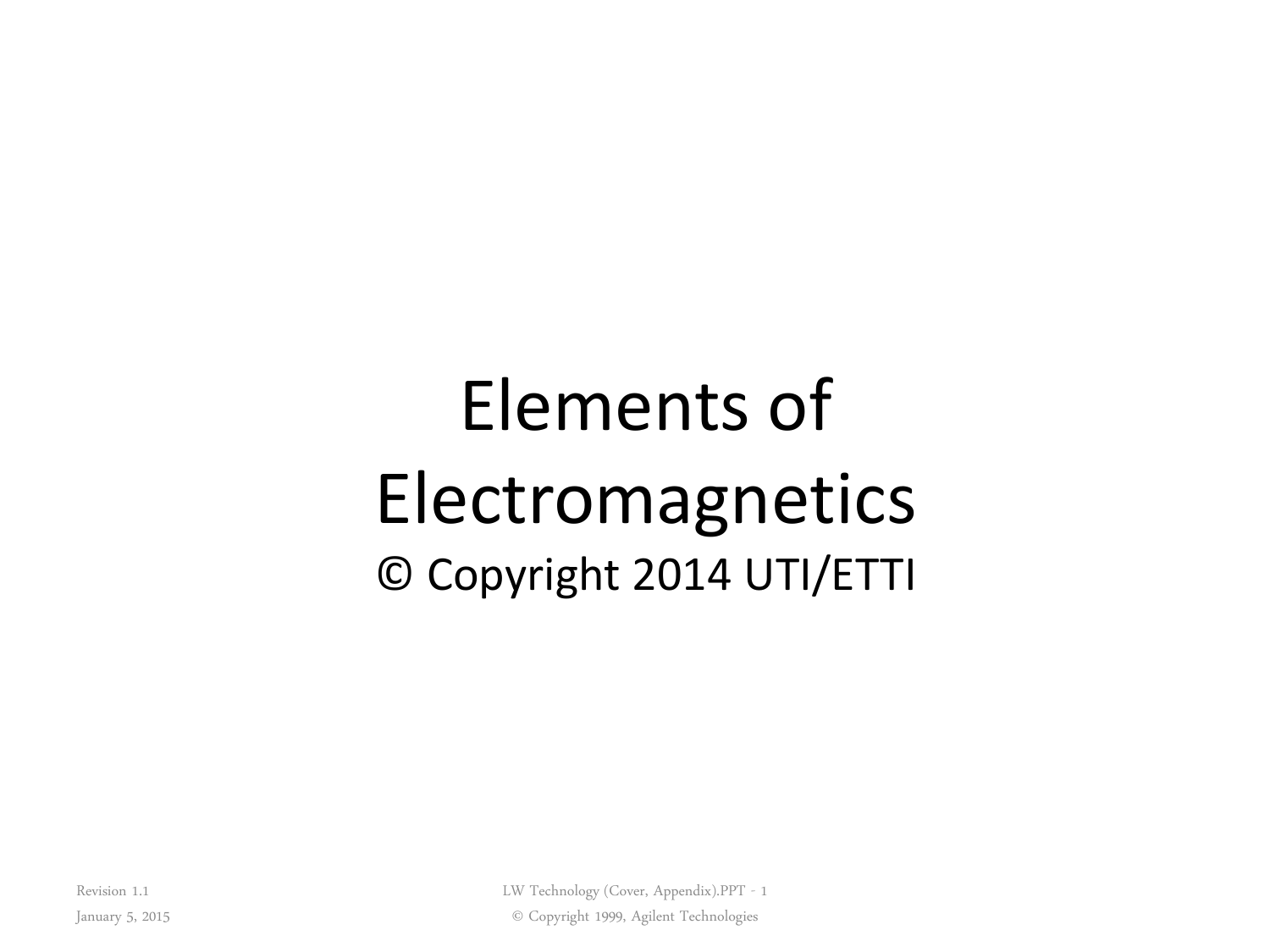





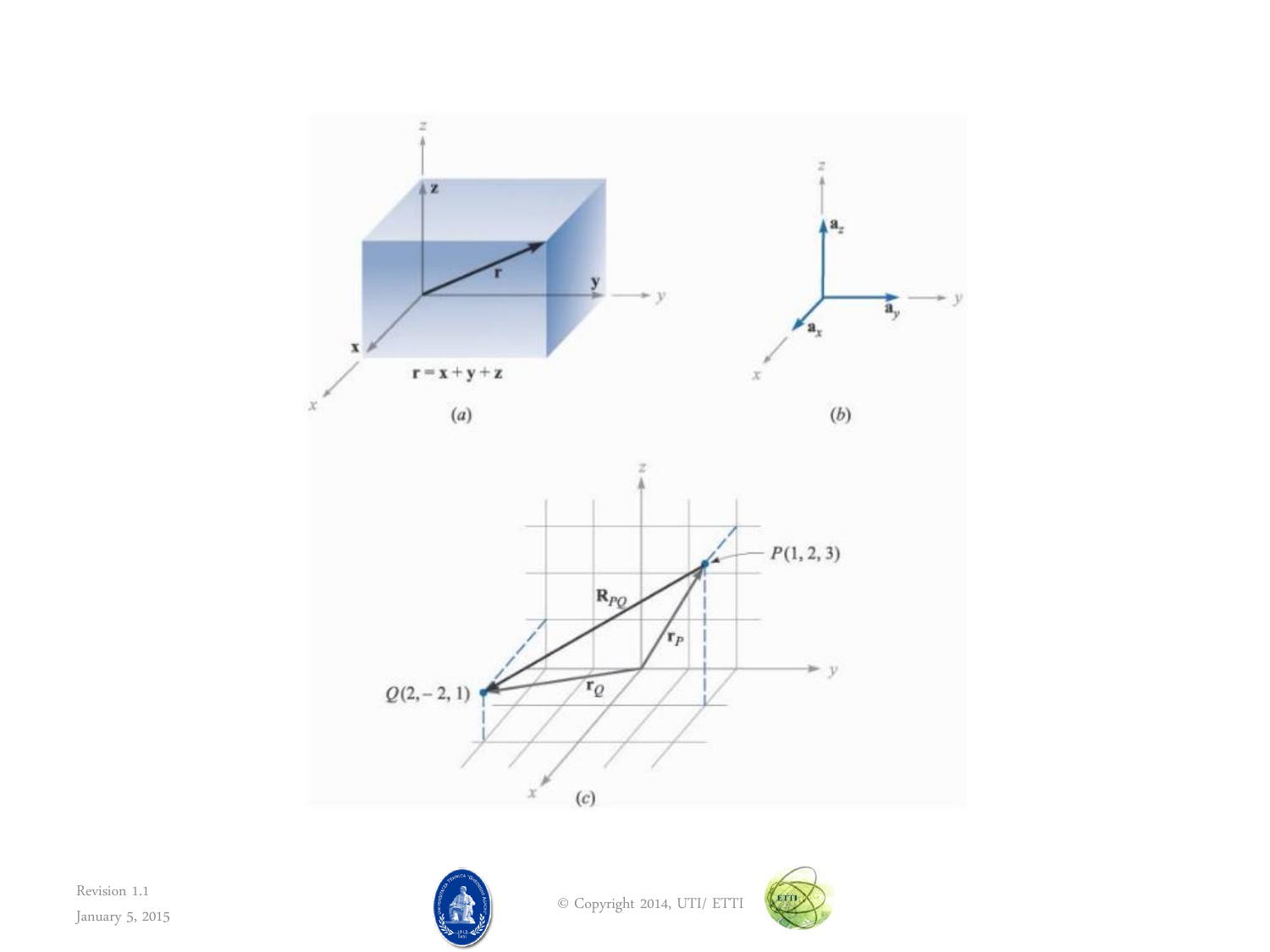

© Copyright 1999, Agilent Technologies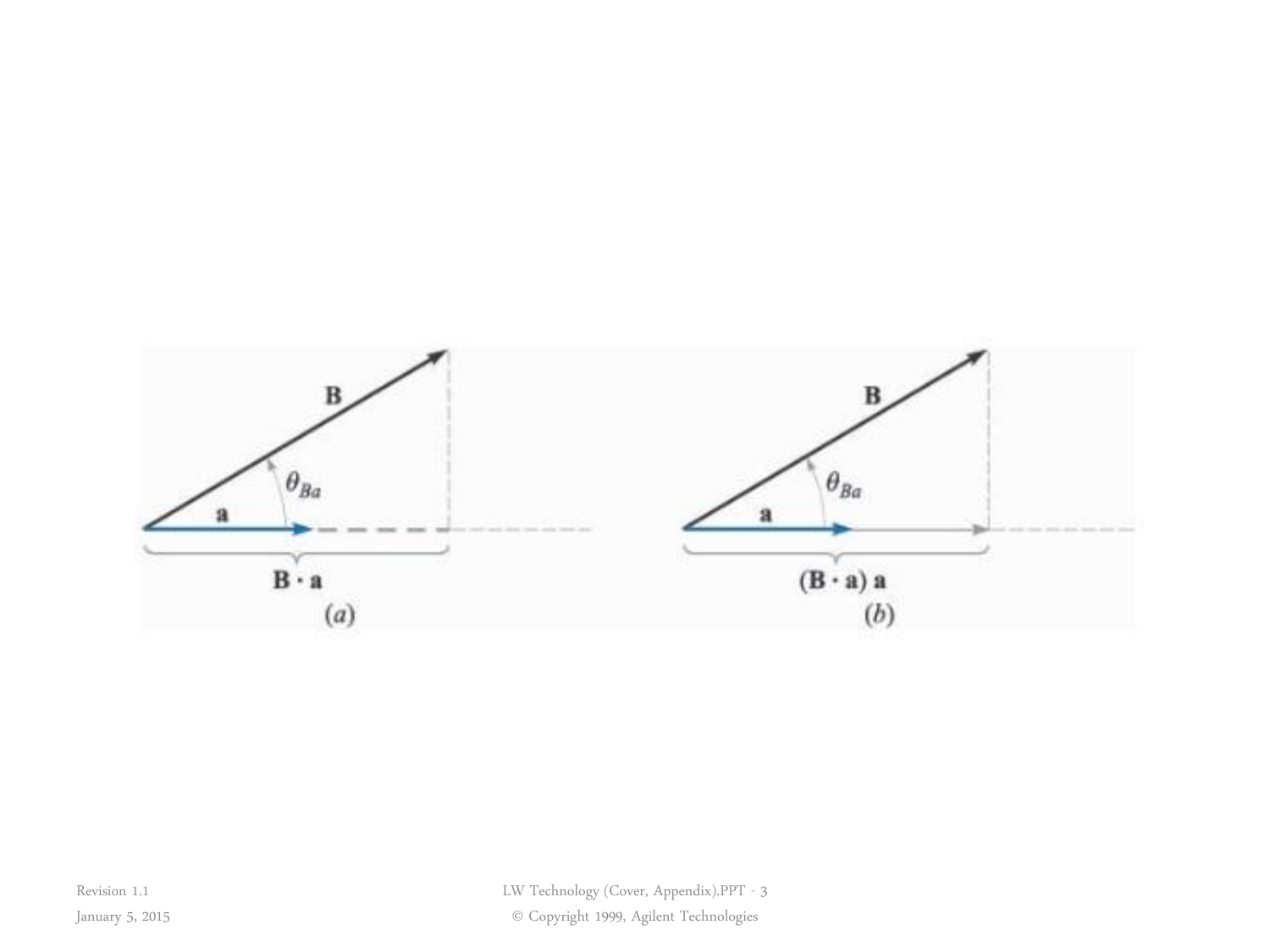

LW Technology (Cover, Appendix).PPT - 4

© Copyright 1999, Agilent Technologies

Revision 1.1 January 5, 2015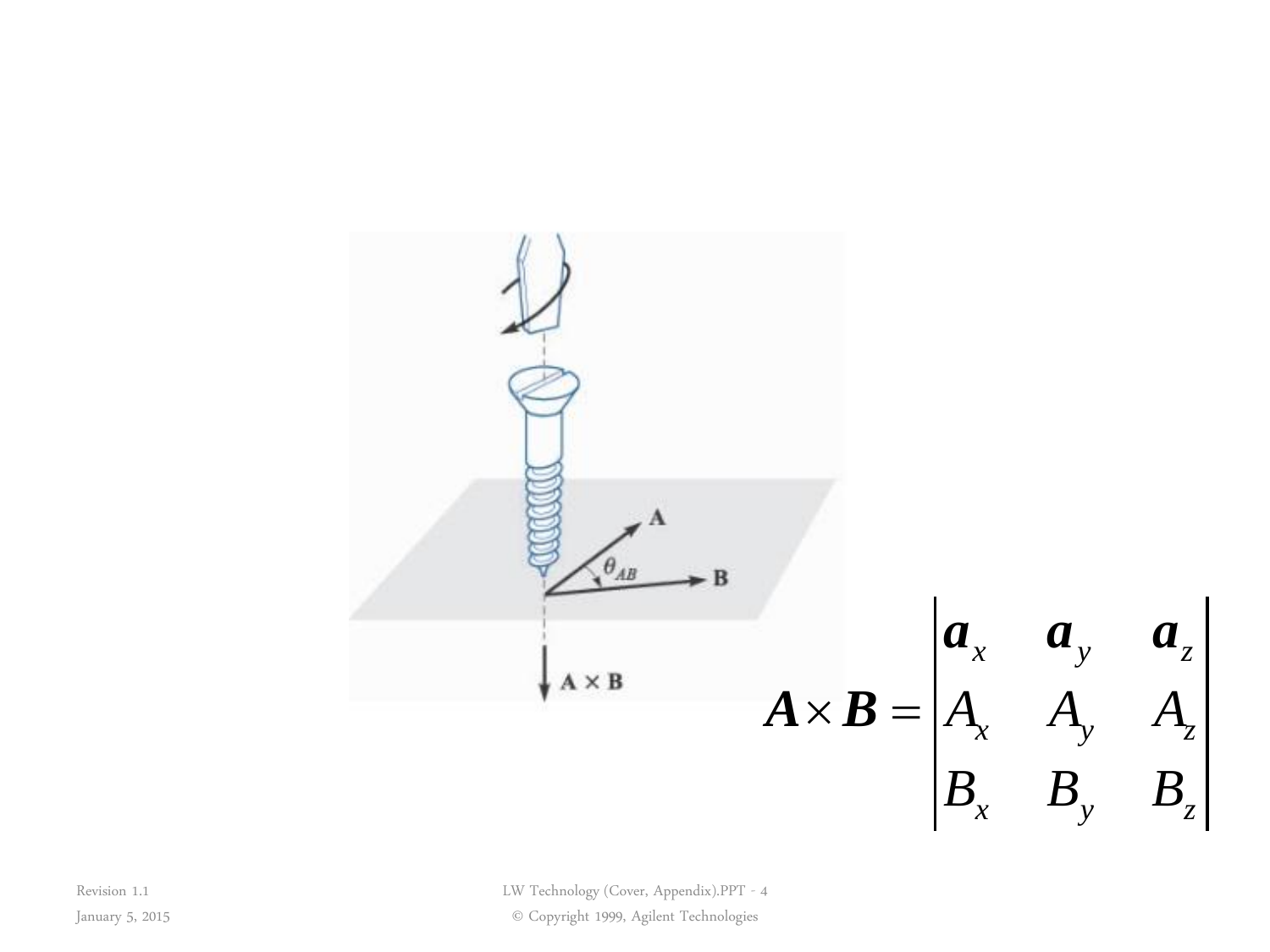#### Sistemul de coordonate cilindrice circular<sup>~</sup>



January 5, 2015

LW Technology (Cover, Appendix).PPT - 5

© Copyright 1999, Agilent Technologies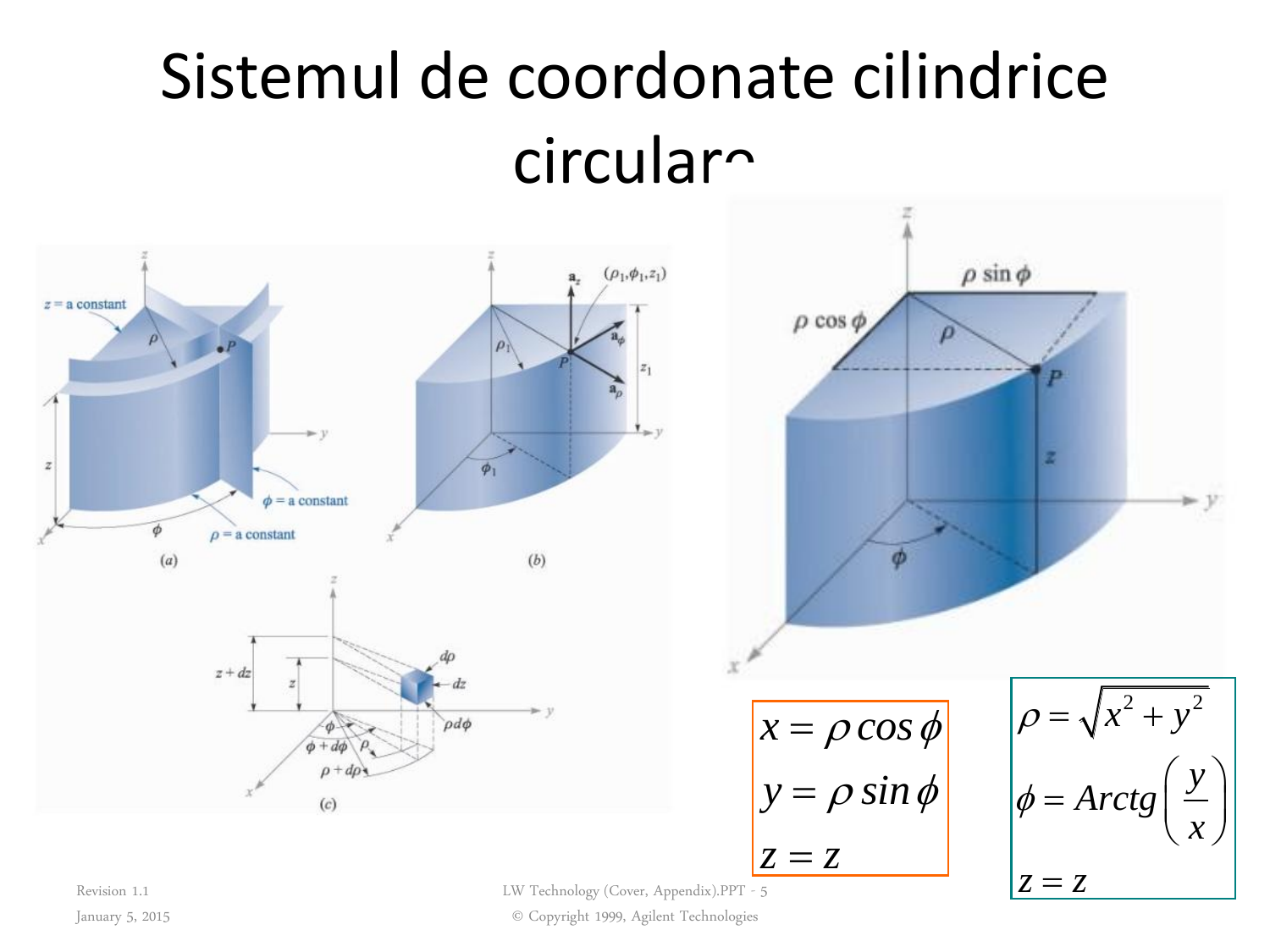$$
A = A_{\rho}a_{\rho} + A_{\phi}a_{\phi} + A_{z}a_{z}
$$
\n
$$
A_{\rho} = A \cdot a_{\rho} = (A_{x}a_{x} + A_{y}a_{y} + A_{z}a_{z}) \cdot a_{\rho} = A_{x}a_{x} \cdot a_{\rho} + A_{y}a_{y} \cdot a_{\rho} + A_{z}a_{z} \cdot a_{\rho}
$$
\n
$$
A_{\phi} = A \cdot a_{\phi} = (A_{x}a_{x} + A_{y}a_{y} + A_{z}a_{z}) \cdot a_{\phi} = A_{x}a_{x} \cdot a_{\phi} + A_{y}a_{y} \cdot a_{\phi} + A_{z}a_{z} \cdot a_{\phi}
$$
\n
$$
= \begin{array}{c|c c c c c c c c c c c c c c} \hline a_{\rho} & a_{\rho} & a_{\rho} & a_{\rho} & a_{\rho} & a_{\rho} & a_{\rho} & a_{\rho} & a_{\rho} & a_{\rho} & a_{\rho} & a_{\rho} & a_{\rho} & a_{\rho} & a_{\rho} & a_{\rho} & a_{\rho} & a_{\rho} & a_{\rho} & a_{\rho} & a_{\rho} & a_{\rho} & a_{\rho} & a_{\rho} & a_{\rho} & a_{\rho} & a_{\rho} & a_{\rho} & a_{\rho} & a_{\rho} & a_{\rho} & a_{\rho} & a_{\rho} & a_{\rho} & a_{\rho} & a_{\rho} & a_{\rho} & a_{\rho} & a_{\rho} & a_{\rho} & a_{\rho} & a_{\rho} & a_{\rho} & a_{\rho} & a_{\rho} & a_{\rho} & a_{\rho} & a_{\rho} & a_{\rho} & a_{\rho} & a_{\rho} & a_{\rho} & a_{\rho} & a_{\rho} & a_{\rho} & a_{\rho} & a_{\rho} & a_{\rho} & a_{\rho} & a_{\rho} & a_{\rho} & a_{\rho} & a_{\rho} & a_{\rho} & a_{\rho} & a_{\rho} & a_{\rho} & a_{\rho} & a_{\rho} & a_{\rho} & a_{\rho} & a_{\rho} & a_{\rho} & a_{\rho} & a_{\rho} & a_{\rho} & a_{\rho} & a_{\rho} & a_{\rho} & a_{\rho} &
$$

|                                     | $a_{\rho}$                 | $a_{\phi}$  | a <sub>z</sub> |
|-------------------------------------|----------------------------|-------------|----------------|
| $\mathbf{a}_x$                      |                            | $-\sin\phi$ |                |
|                                     | $\cos \phi$<br>$\sin \phi$ | $\cos \phi$ |                |
| $\frac{\mathbf{a}_y}{\mathbf{a}_z}$ | 0                          |             |                |

$$
B_{\rho} = \mathbf{B} \cdot \mathbf{a}_{\rho} = y(\mathbf{a}_{x} \cdot \mathbf{a}_{\rho}) - x(\mathbf{a}_{y} \cdot \mathbf{a}_{\rho})
$$
  
=  $y \cos \phi - x \sin \phi = \rho \sin \phi \cos \phi - \rho \cos \phi \sin \phi = 0$   

$$
B_{\phi} = \mathbf{B} \cdot \mathbf{a}_{\phi} = y(\mathbf{a}_{x} \cdot \mathbf{a}_{\phi}) - x(\mathbf{a}_{y} \cdot \mathbf{a}_{\phi})
$$
  
=  $-y \sin \phi - x \cos \phi = -\rho \sin^{2} \phi - \rho \cos^{2} \phi = -\rho$ 

 $\mathbf{B} = -\rho \mathbf{a}_{\phi} + z \mathbf{a}_{z}$ 

Revision 1.1

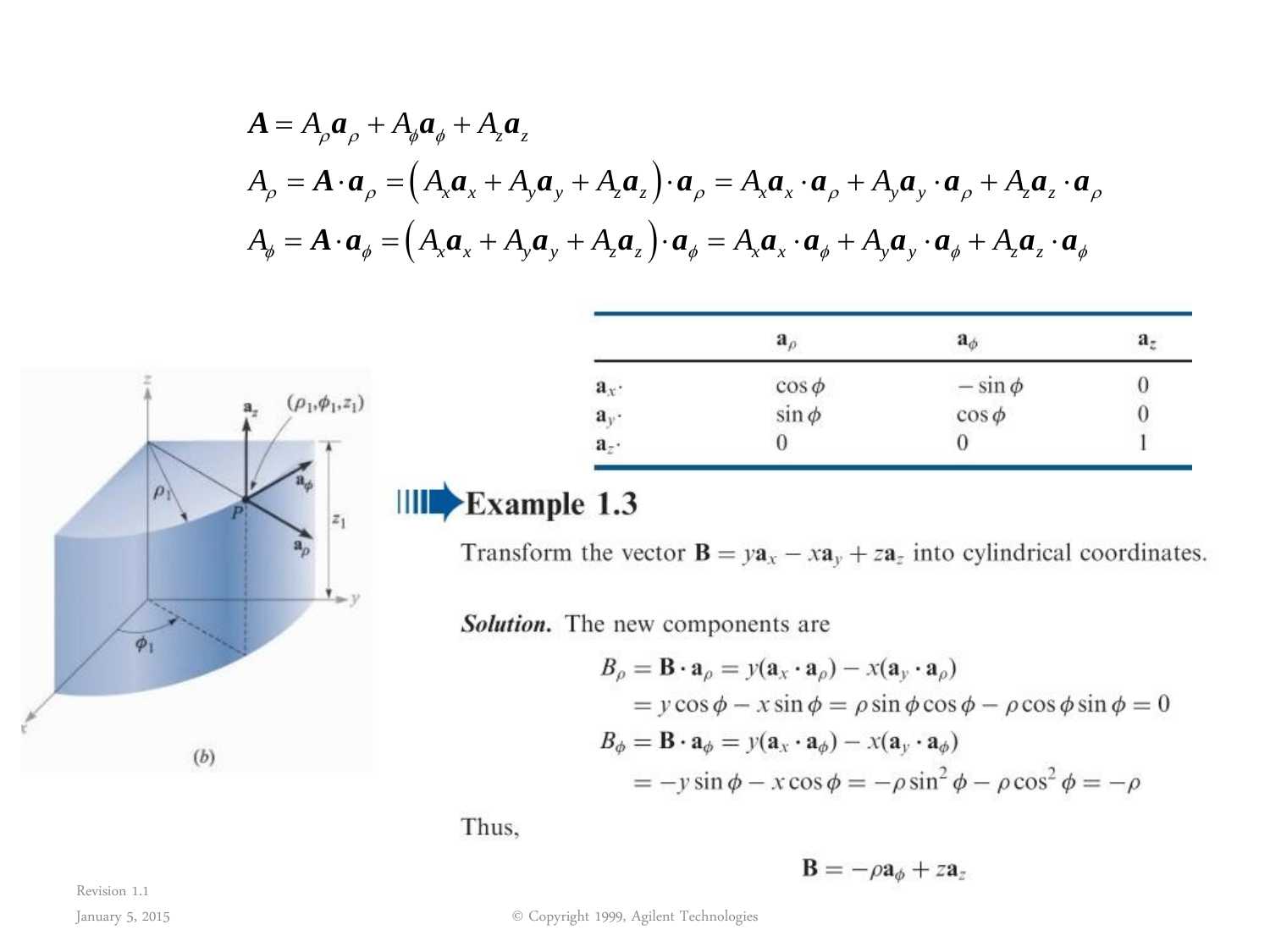# Sistemul de coordonate sferice



Revision 1.1 January 5, 2015 LW Technology (Cover, Appendix).PPT - 7

© Copyright 1999, Agilent Technologies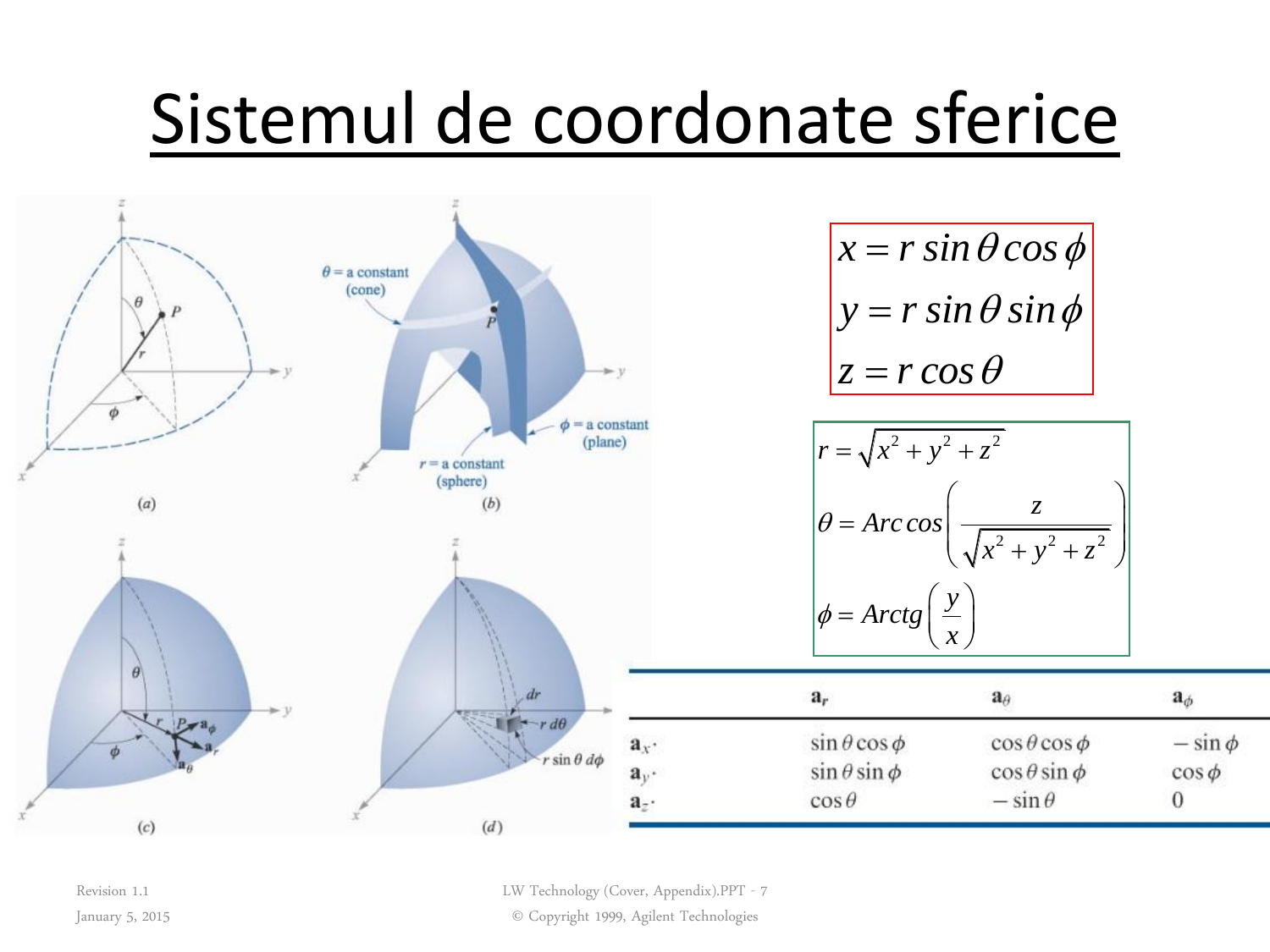#### Forta Coulomb



$$
F_2 = \frac{Q_1 Q_2}{4\pi \varepsilon_0 R_{12}^2} a_{12} = \frac{Q_1 Q_2}{4\pi \varepsilon_0 R_{12}^2} \frac{R_{12}}{R_{12}} = \frac{Q_1 Q_2}{4\pi \varepsilon_0 R_{12}^2} \frac{r_2 - r_1}{|r_2 - r_1|} = \frac{Q_1 Q_2}{4\pi \varepsilon_0 R_{12}^3} R_{12} = F_{12}
$$

Revision 1.1

LW Technology (Cover, Appendix).PPT - 8

January 5, 2015

© Copyright 1999, Agilent Technologies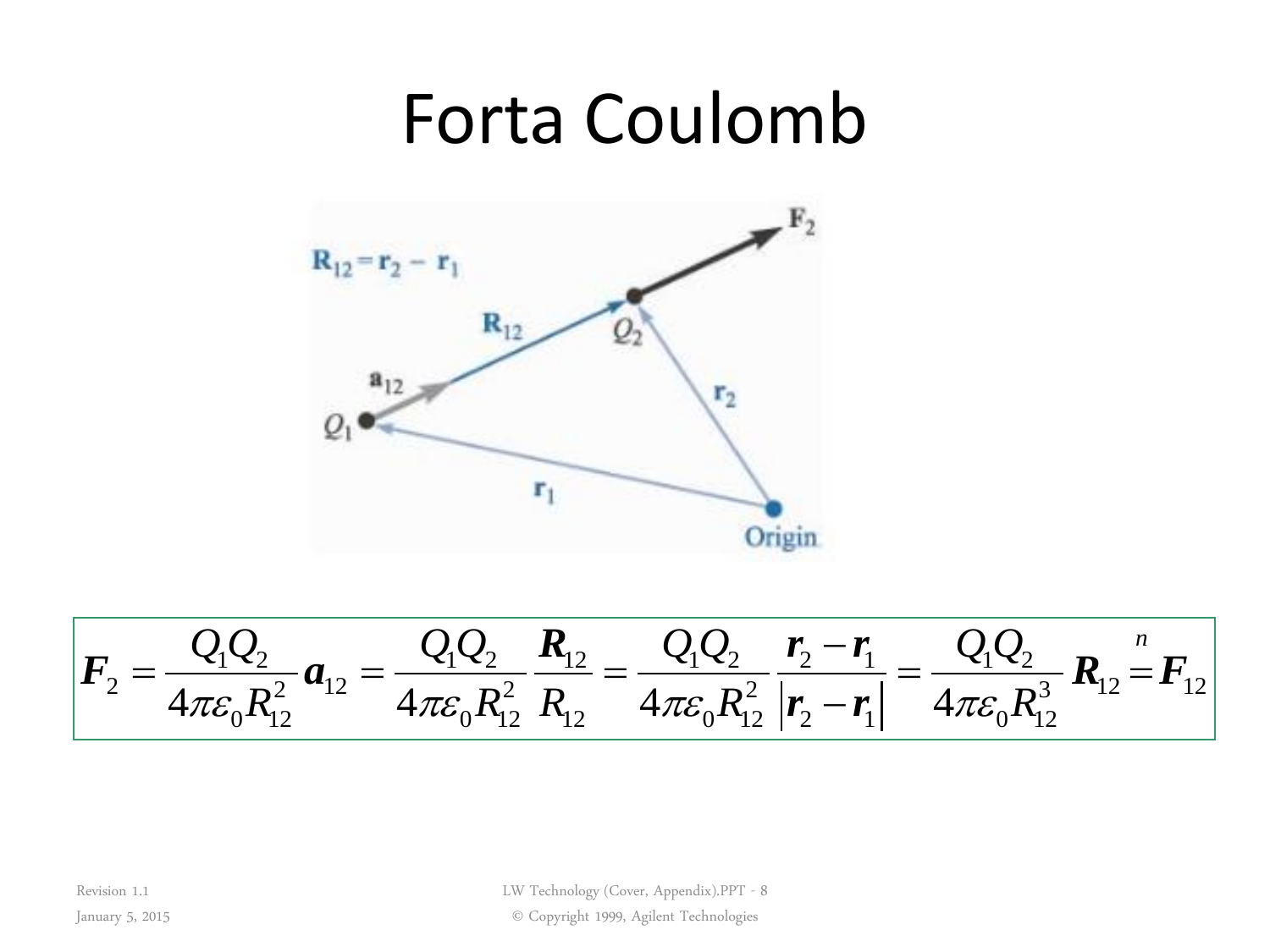

LW Technology (Cover, Appendix).PPT - 9 © Copyright 1999, Agilent Technologies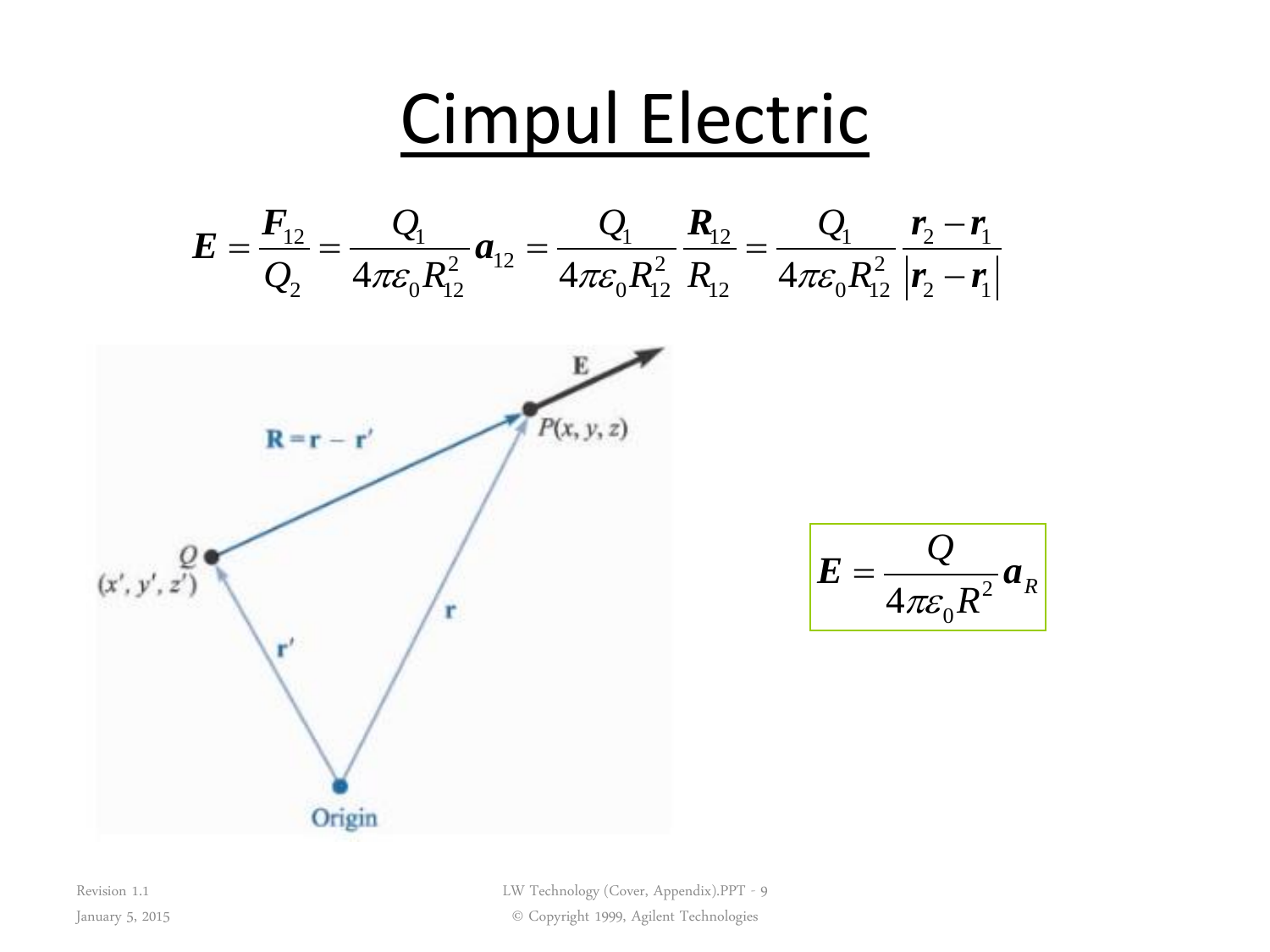# Sumarea cimpurilor electrice



LW Technology (Cover, Appendix).PPT - 10 © Copyright 1999, Agilent Technologies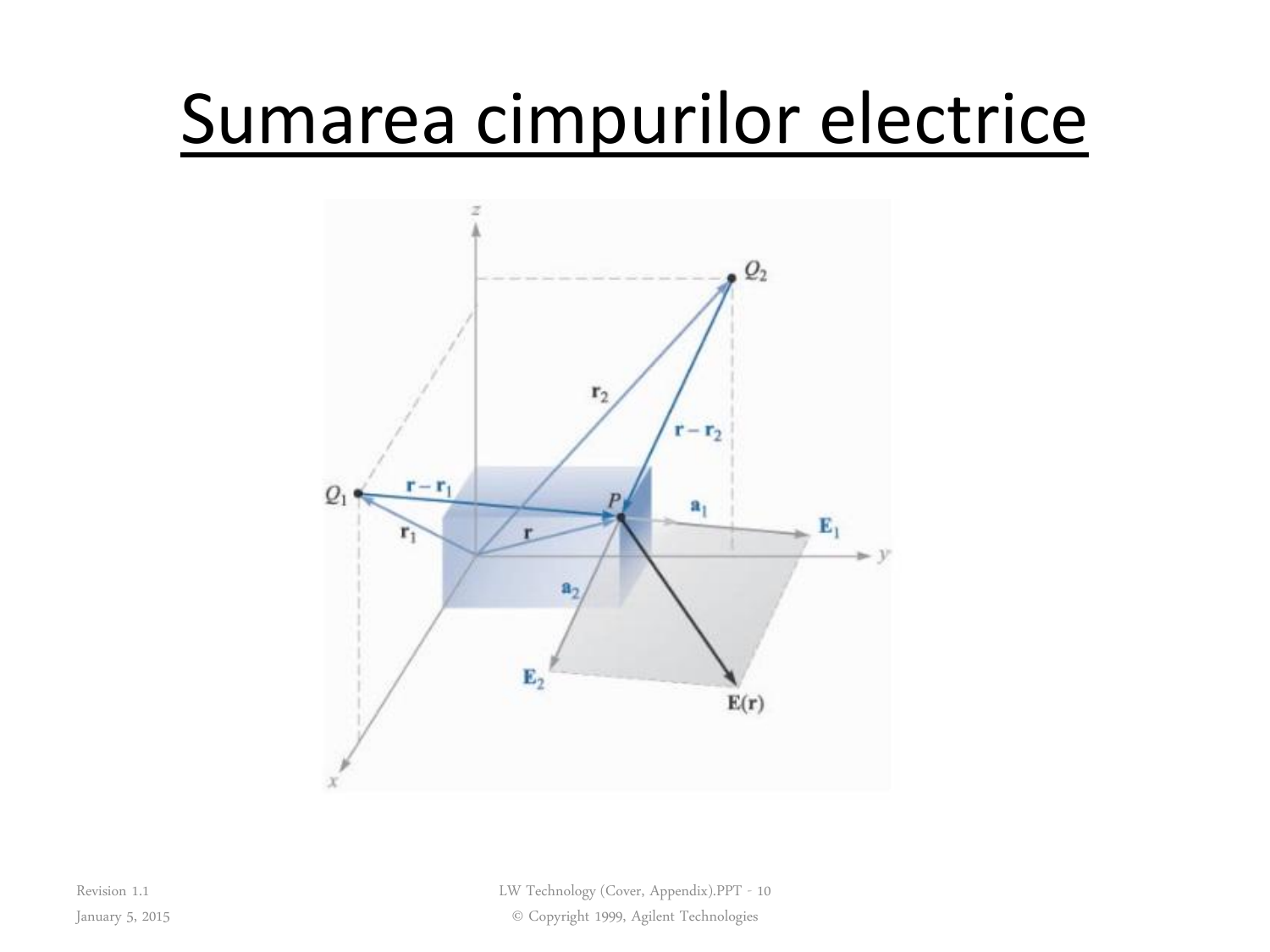$$
Q = \iiint\limits_V \rho_v dv
$$



LW Technology (Cover, Appendix).PPT - 11

*. pC*

© Copyright 1999, Agilent Technologies

Revision 1.1 January 5, 2015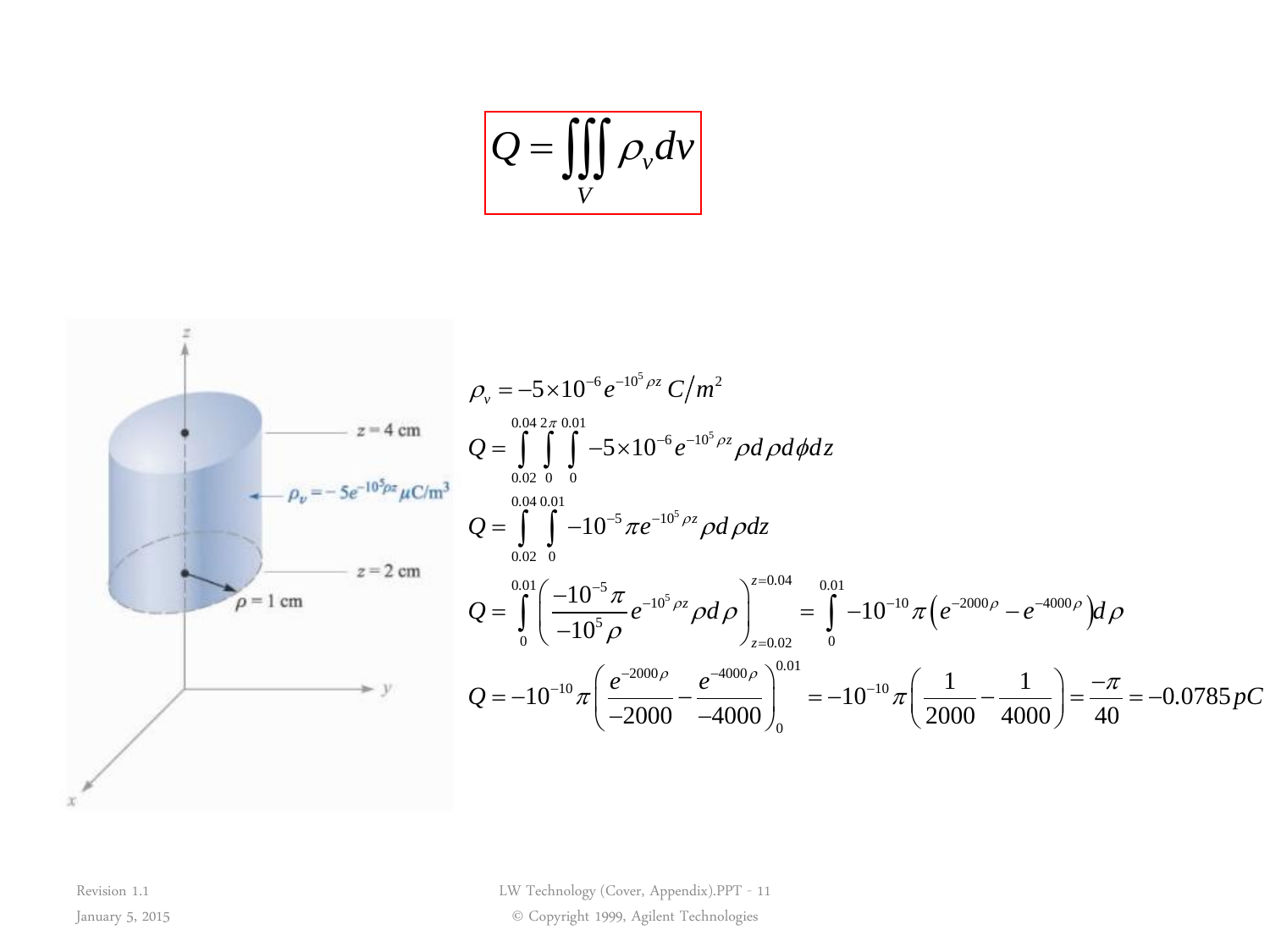# Cimpul unei sarcini liniare

$$
E = \iiint_{V} \frac{\rho_v dv'(r - r')}{4\pi \varepsilon_0 |r - r'|^3} \rightarrow \int_{-\infty}^{\infty} \frac{\rho_L dz'(r - r')}{4\pi \varepsilon_0 |r - r'|^3}
$$



LW Technology (Cover, Appendix).PPT - 12

© Copyright 1999, Agilent Technologies

Revision 1.1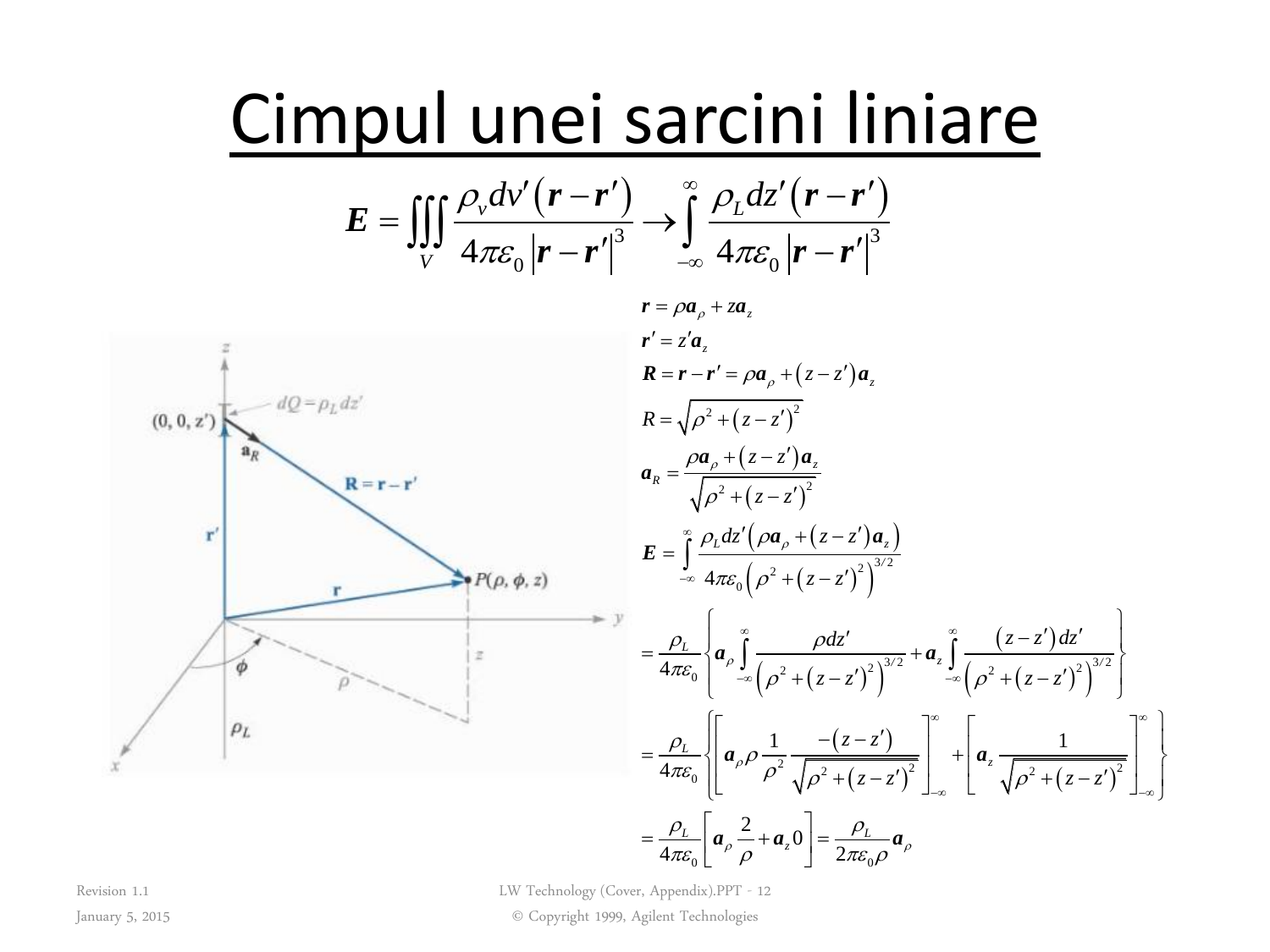# Exemplu



$$
R = \sqrt{(x-6)^2 + (y-8)^2}
$$
  
\n
$$
a_{\rho} = a_R = \frac{R}{|R|} = \frac{(x-6)a_x + (y-8)a_y}{\sqrt{(x-6)^2 + (y-8)^2}}
$$
  
\n
$$
E = \frac{\rho_L}{2\pi\varepsilon_0} \frac{(x-6)a_x + (y-8)a_y}{\sqrt{(x-6)^2 + (y-8)^2}}
$$

LW Technology (Cover, Appendix).PPT - 13

© Copyright 1999, Agilent Technologies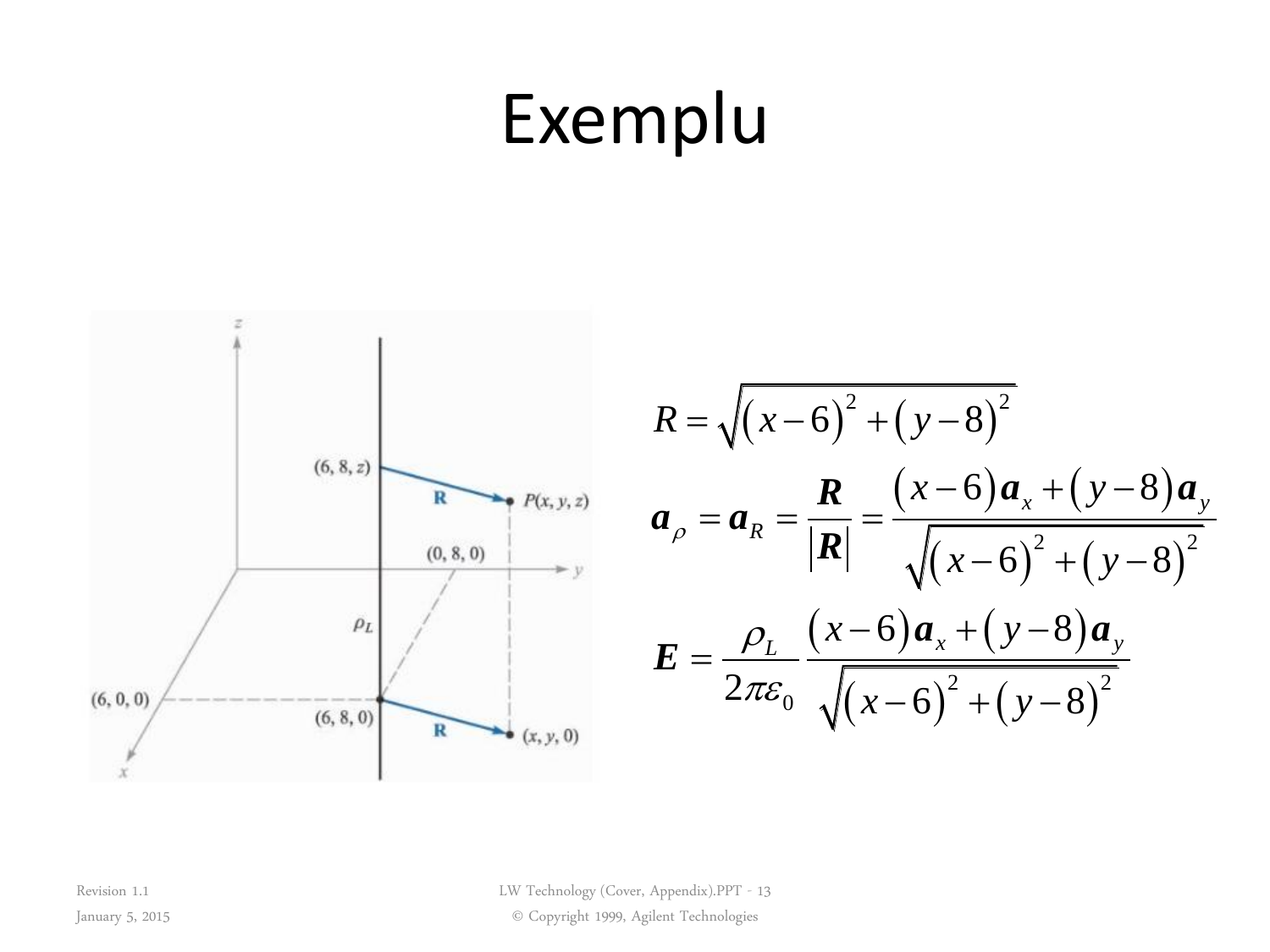#### Flux electric



$$
\mathbf{D} = \varepsilon \mathbf{E} = \varepsilon_r \varepsilon_0 \mathbf{E}
$$

$$
\mathbf{\Psi} = \iint_S d\mathbf{\Psi} = \iint_S \mathbf{D}_s \cdot d\mathbf{S}
$$

 $Q = \Psi$ Legea lui Gauss

Revision 1.1

January 5, 2015

LW Technology (Cover, Appendix).PPT - 14 © Copyright 1999, Agilent Technologies